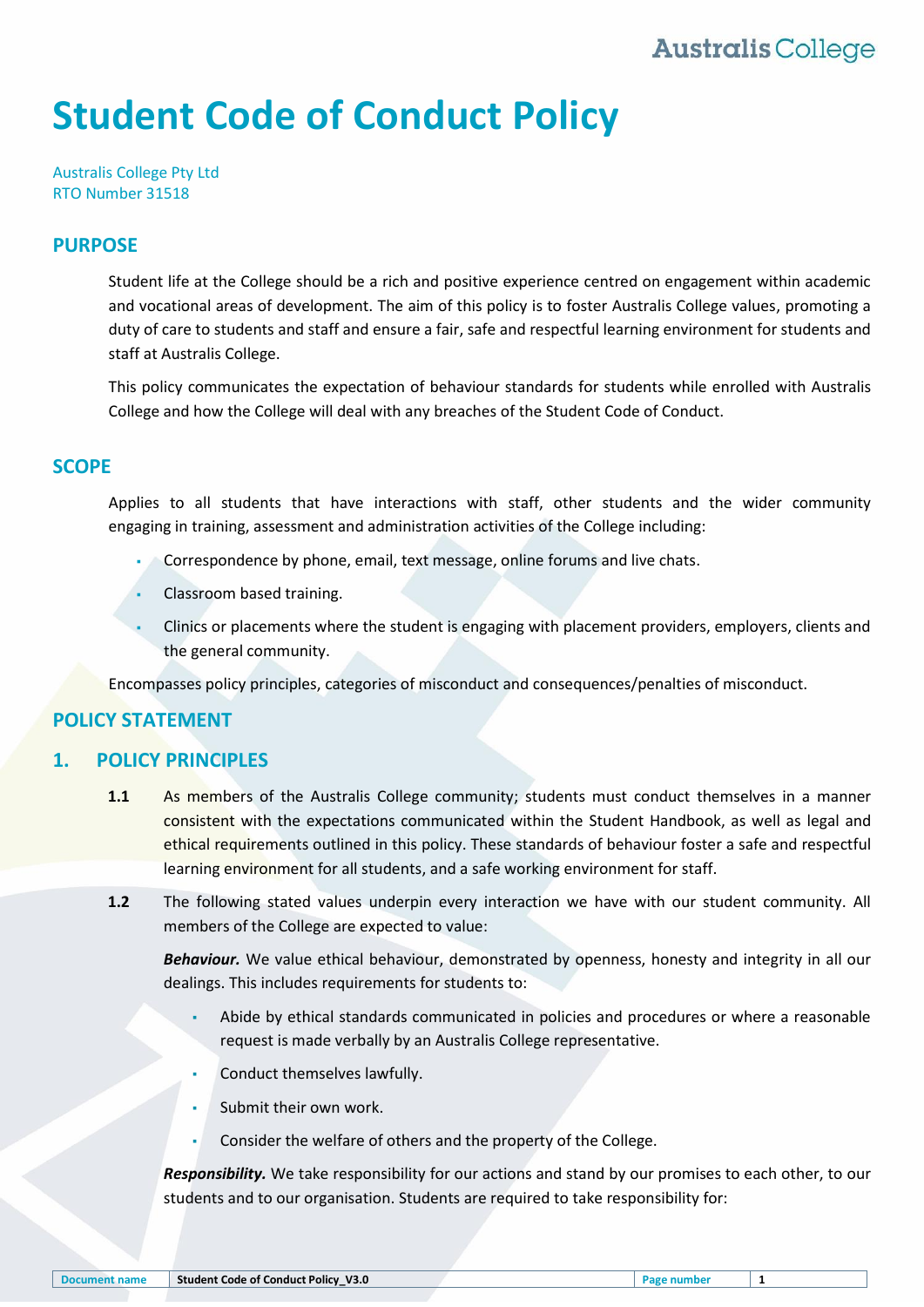- Reading and acknowledging the terms and conditions of their enrolment including their rights as a student.
- Complying with the College's policies, Student Handbook and induction information provided as part of their enrolment.
- Take responsibility for their own learning and progress towards fulfilling course requirements.
- Abide by the Code of Conduct principles.
- Raise any concerns or breaches to the Student Code of Conduct with an Australis College representative as soon as practical.

*Respect.* We respect ourselves, our organisation, and our students.

- Respect the privacy and confidentiality of other students and the College.
- Respect the learning and participation of other students in College activities.
- Respect the College or other's property.
- We expect students to also show respect and value diversity and tolerance and avoid any discrimination, harassment or bullying outlined below in section **[2](#page-2-0)**.

*Caring.* We value caring for our students, our staff and the wider community in a holistic and sustainable way.

*Quality.* We value quality, embracing uncompromising standards in service provision.

*Flexibility and Innovation.* We value flexibility and innovation, encouraging original solutions and flexibility in our approach to education provision.

Learning for Life: We value life-long learning. We encourage the ongoing pursuit of knowledge and skills in our students as well as our staff through professional development opportunities.

- **1.3** If a student fails to meet these standards of behaviour, this is deemed as misconduct, and the student will be subject to the consequences in accordance with the misdemeanour (refer to **[3](#page-3-0)**.). Disciplinary action under the Student Code of Conduct Policy will be taken in accordance with the following principles:
	- Breaches of the Code of Conduct will be dealt with in a fair and just manner, consistent with the College's policies and definition of **[Minor](#page-6-0)** and **[Majo](#page-6-1)**r misconduct.
	- The student will be informed of the allegation with justification and/or supporting evidence and given the right to respond to any allegations by the College.
	- Information related to the misconduct will be recorded on the Quality Notification Register and Student Management System. Staff members involved with the misconduct will not discuss aspects of the issue with other staff members unless they need to be involved. The College will ensure that the details of the misconduct remain confidential within the company unless the matter is referred to third parties such as a federal or state department or relates to fraudulent activity or the falsifying of documentation where the College considers it necessary to refer the issue to the Police.
	- The student may be represented by a support person or representative to advocate on their behalf.
	- Penalties imposed for substantial misconduct will be appropriate, proportionate and consistent.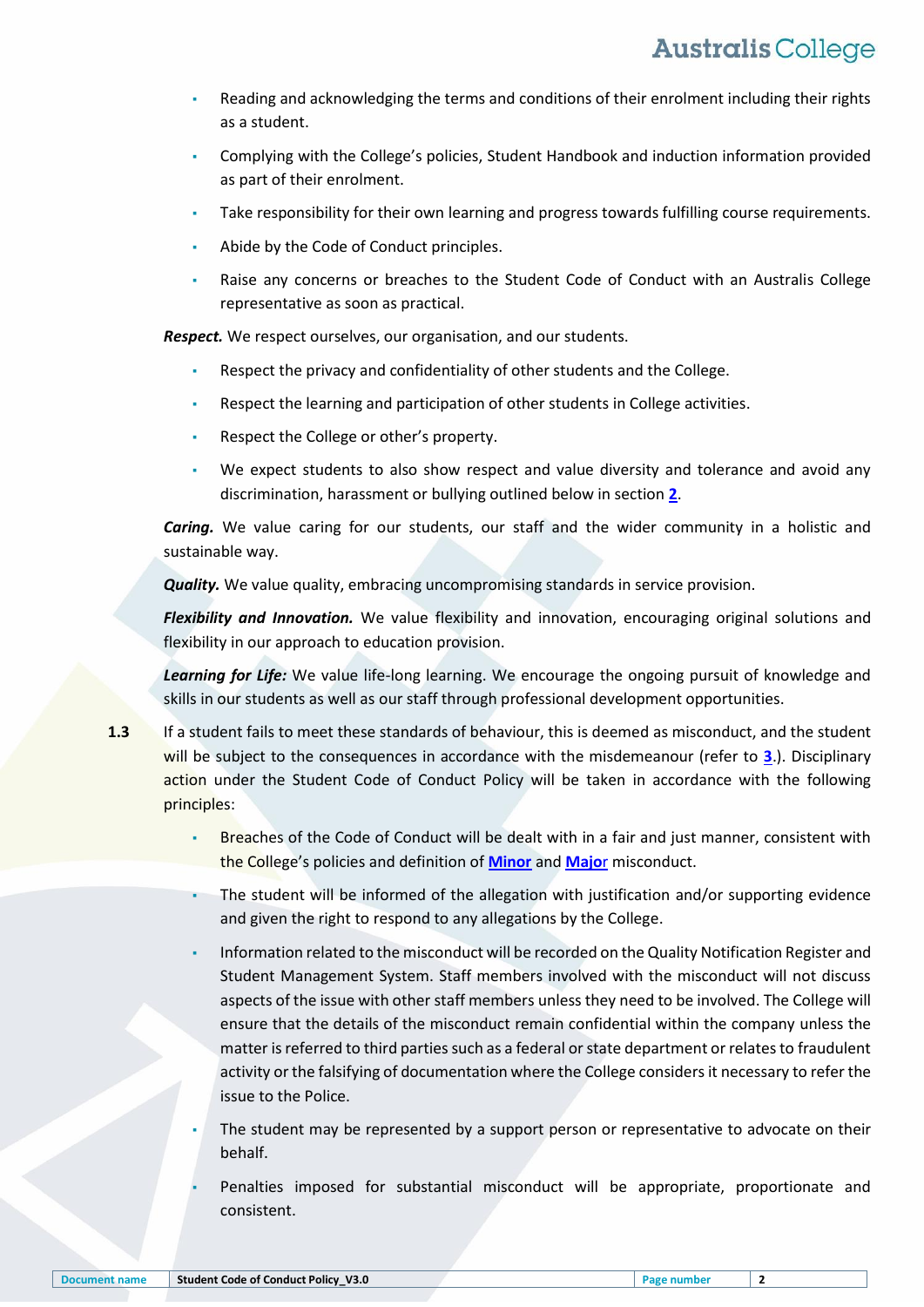Decision making on misconduct will be delegated to the appropriate level of management within Australis College.

### <span id="page-2-0"></span>**2. CATEGORIES OF STUDENT MISCONDUCT**

#### **BEHAVIOURAL MISCONDUCT.**

- **2.1** Although the general principle of acting with courtesy, fairness and equity applies at all times, members of the College are specifically prohibited from engaging in any of the unlawful behaviour listed below while on an Australis College campus or engaging in College activities. Student misconduct while enrolled at Australis refers to any action or behaviour that could be reasonably considered as offensive, intimidating or threatening including but not confined to:
	- [Unlawful Discrimination](#page-4-0) on the grounds of age, sex, marital status, pregnancy, sexuality or race, disability, or medical condition, family responsibilities.
	- Discrimination on the grounds of religion, political opinion, criminal record or trade union activity.
	- [Harassment.](#page-5-0)
	- **[Sexual Harassment](#page-5-1) including sexist remarks.**
	- **[Bullying](#page-5-2) and intimidation.**
	- Racial remarks and racist behaviour.
	- Swearing, offensive or discriminatory language including but not limited to comments of this nature posted online, on social media platforms associated with the College, and on clothing worn when participating in College activities.
	- Sharing of inappropriate material that is offensive, discriminatory or pornographic in nature.
	- Endangering the safety of student(s), staff and or others through physical assault, threatening behaviour or negligence.
	- **EXECUTE 1** Encouraging others to engage in misconduct that is in breach of the above or attempts to damage the Australis College reputation and brand.
- **2.2** Other grounds for behavioural misconduct include:
	- Misuse of Australis College property or property owned by others associated with the College.
	- Breaching any federal or state law.
	- Being under the influence of drugs (prescribed or illegal) or alcohol.
	- Falsifying documents such as medical certificates to fraudulently claim remission of tuition fees incurred or apply for extensions and/or other benefits offered by the College in good faith.
	- Omitting or failing to disclose information at pre-enrolment such as previous study or entitlements that impact on funding and loan eligibility.
	- Disrupting the learning and assessment activities for other students enrolled in the College.
	- Not participating or engaging in learning in a manner that demonstrates the College values of respect and taking responsibility for own actions.
	- Inciting other students to be in conflict with the College and breach any of the College policies.
	- Attempting to access confidential information maintained by the College such as hacking into systems; using other student's access codes and passwords.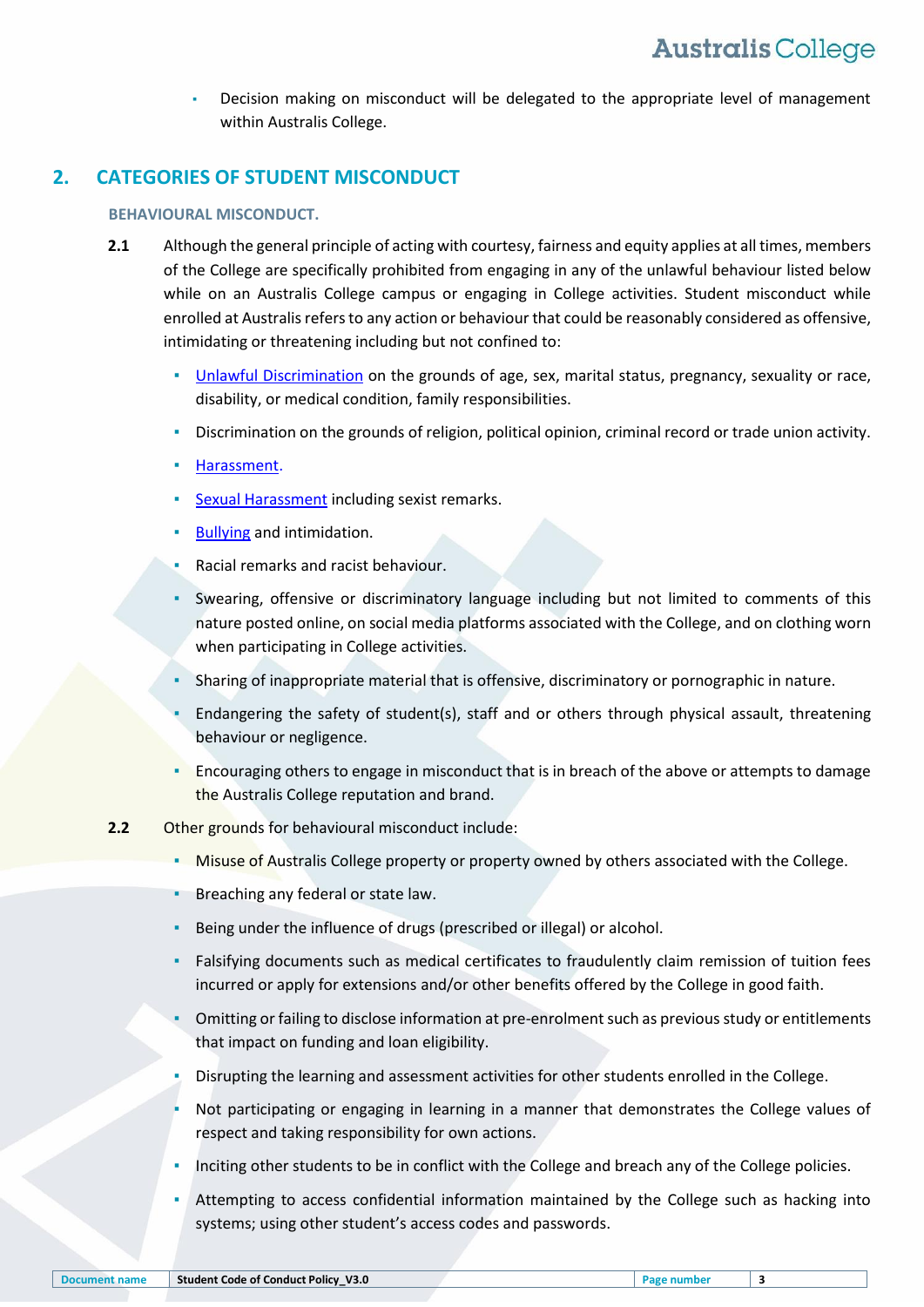#### **ASSESSMENT MISCONDUCT.**

- **2.3** Students must complete and submit a declaration asserting that all work submitted for assessment is their own work and must reference external sources of material for work that is not their own.
- 2.4 [Assessment misconduct](#page-6-2) includes [plagiarism,](#page-6-3) cheating (assessment tasks completed or copied by an individual other than the student) and falsifying records including third-party evidence that is submitted to the College for an assessment decision.

#### <span id="page-3-0"></span>**3. CONSEQUENCES OF MISCONDUCT**

- **3.1** Breaches in relation to behavioural and academic misconduct are to be handled in accordance with the Student Code of Conduct Procedure. Dependent on the severity of the breach [\(Minor](#page-6-0) or [Major\)](#page-6-1), Australis College may take actions to:
	- **.** Inform the student of the breach of misconduct and coach/counsel the student, where appropriate, referring to the Student Handbook and policies communicated at enrolment that the student agreed to.
	- Provide the student with steps to correct the behaviour including verbal and written warnings to the student explaining the consequences of continued non-conformance with the Policy.
	- Suspend or cancel a student's enrolment. (Refer to the Cancellation and Variation Policy).
	- Prohibit a student from any future enrolments with the College.
	- Discontinuation of any complaint, grievance, appeal and special circumstances application that may have been lodged by the student. (Refer to Complaints, Grievances and Appeals Policy and VET Student Loan Special Circumstances and Review Policy.)
- **3.2** Any misconduct that is of a serious nature, i.e., a threat or safety issue, may result in suspension or cancellation of enrolment immediately without prior steps taken, on approval by Management.
- **3.3** Academic misconduct that is systematic and where the student continues to plagiarise, cheat or falsify will have their enrolment cancelled with no refund and will be invoiced for any unpaid course fees.
- **3.4** Should the student choose to escalate to a third party, Australis College would be obligated to disclose evidence of the misconduct.
- **3.5** Breaches of privacy must be dealt with according to the Privacy Policy.

#### **4. REPORTING MISCONDUCT**

- **4.1** Australis College supports the right of any student or employee to make a complaint under this policy without suffering any victimisation, harassment, recrimination or detriment.
- **4.2** Students that suspect misconduct should raise this with a College employee in the first instance, except during vocational placement where they should report this to their placement supervisor.
- **4.3** College employees are to follow the processes for handling misconduct outlined in the Student Code of Conduct Procedure.
- **4.4** Major or repeated cases of misconduct that have not been resolved require reporting to guality@australiscollege.edu.au to lodge on the Quality Notification Register for investigation. The information sent should include specifics of the misconduct including:
	- Date, time and place of the event(s).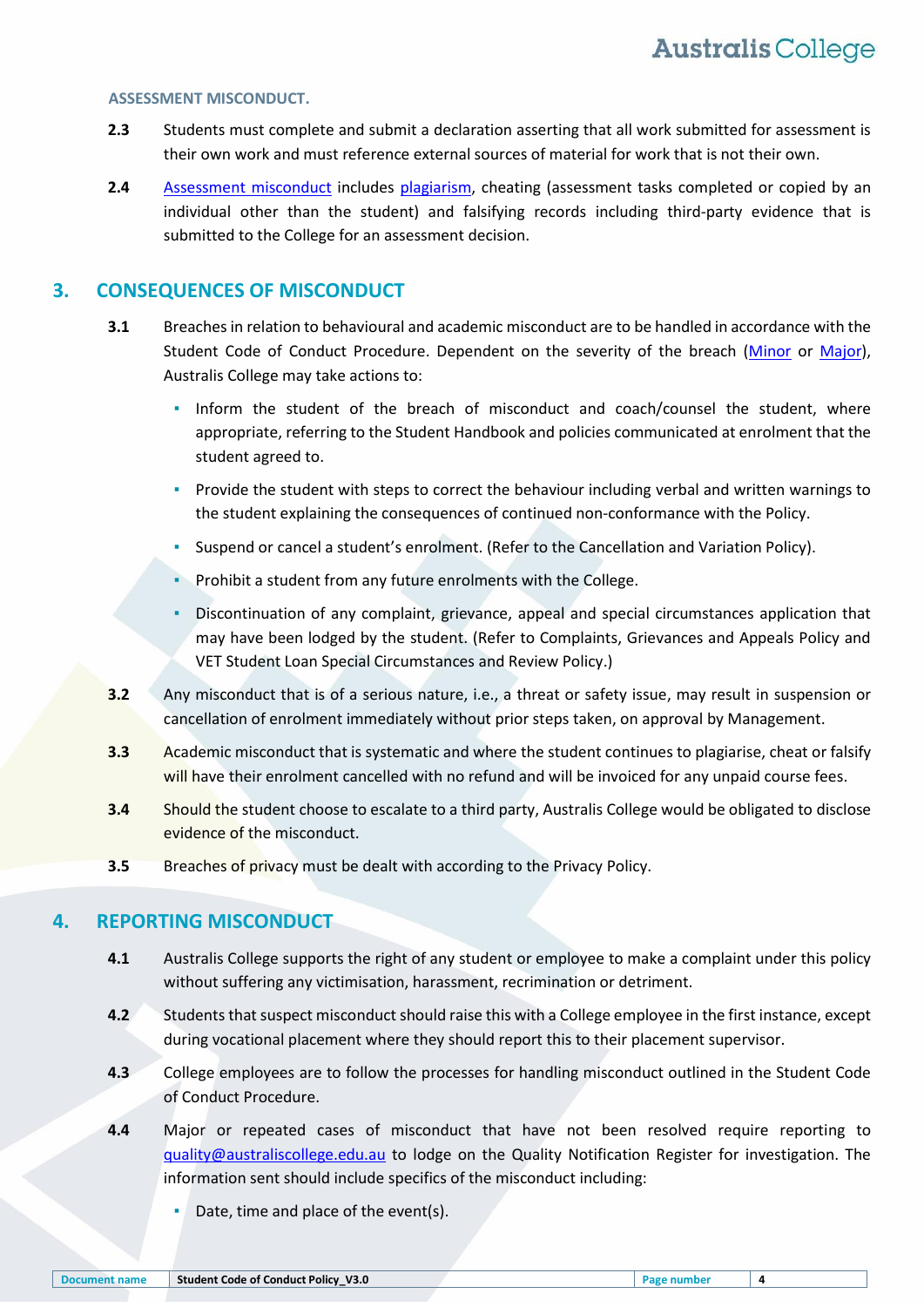- **•** The person(s) involved or witnesses.
- Background information on the misconduct(s).
- Supporting evidence.
- Any steps or actions to resolve the issue.
- **4.5** The student will be suspended from training and assessment activities while the internal review of the misconduct takes place; the student will be provided with a Course Suspension Letter allowing the student ten (10) business days to respond.
- **4.6** If the misconduct is substantiated, the College will decide on the appropriate disciplinary action and penalties outlined in the Student Code of Conduct Procedure.
- **4.7** The student may lodge an appeal if they disagree with this decision unless the misconduct is as a result of breaching criminal law (i.e. supplying falsified documents). Refer to the Complaints, Grievances and Appeals Policy.

#### **5. COMMUNICATION, TRAINING AND RECORDKEEPING**

**5.1** *For internal use only* - refer to the Communication, Training and Recordkeeping Procedure.

#### **6. REFERENCES/SUPPORTING DOCUMENTS/DEFINITIONS**

- **6.1** A list of applicable legislation is detailed within the *legislation tab* in the Quality Management Register.
- **6.2** Student Handbook.
- **6.3** Access and Equity Policy.
- **6.4** Student Code of Conduct Procedure.
- **6.5** Privacy Policy.
- **6.6** Complaints, Grievances and Appeals Policy.
- **6.7** Cancellations and Variations Policy.
- **6.8** VET Student Loan Special Circumstances and Review Policy.
- **6.9 Unlawful behaviour.** Behaviour or participation in an activity that breaches or violates criminal or civil law.
- <span id="page-4-0"></span>**6.10 Unlawful discrimination**. Unjust or prejudiced treatment of different categories of people based on but not limited to, their nationality, age, sex, education level or social status, disability, religion, political views. Discrimination occurs when a person or a group of people is treated less favourably than another person or group because of their background of certain personal characteristics. Federal discrimination laws protect people from discrimination on the basis of their:
	- Race, including colour, national or ethnic origin or immigrant status.
	- Sex. Pregnancy or marital status and breastfeeding.
	- Age.
	- Disability.
	- Sexual orientation, gender identity and intersex status.
- **6.11 Ethics.** The standards relating to accepted codes of conduct and behaviour.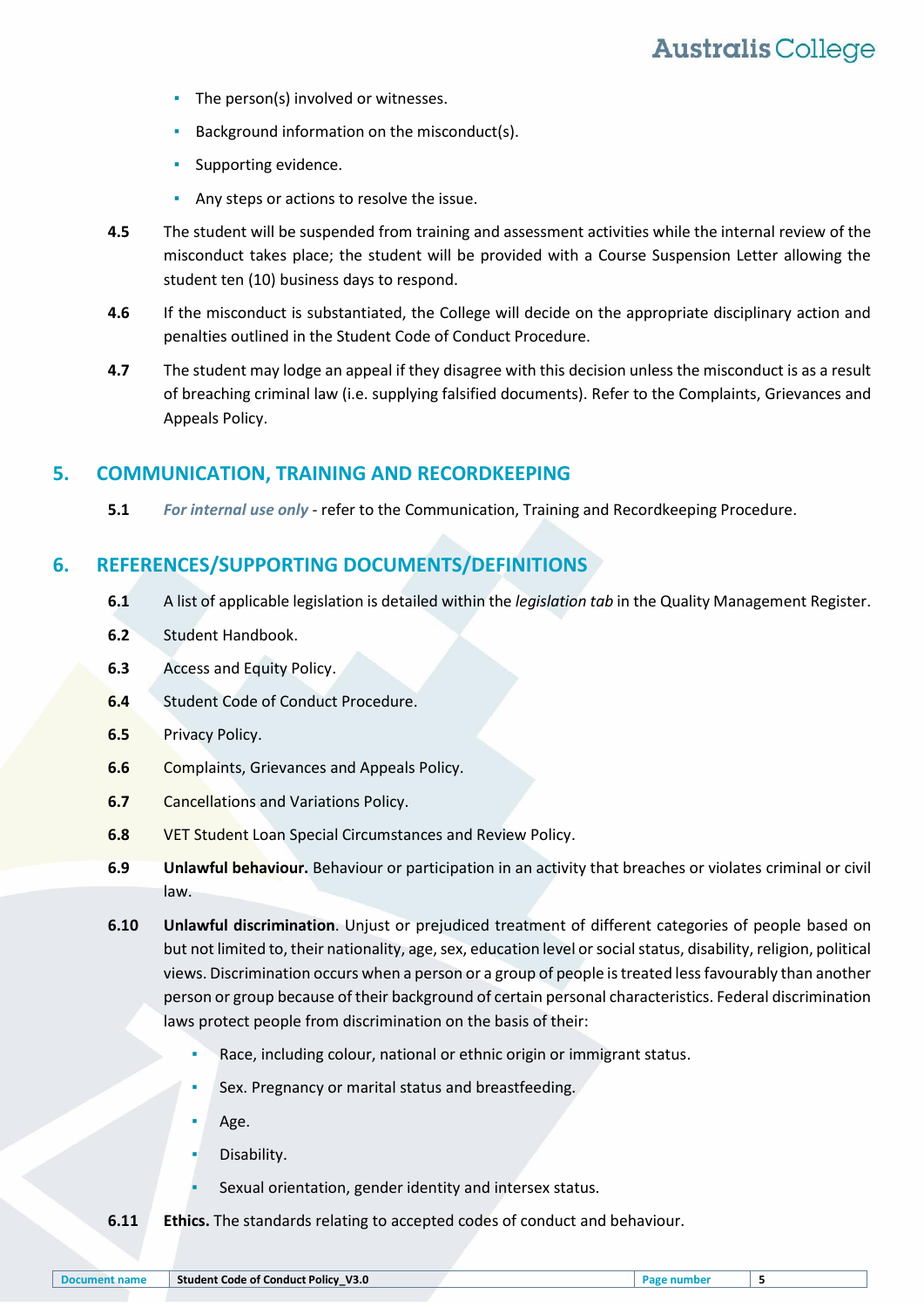- <span id="page-5-0"></span>**6.12 Harassment.** Harassment is defined as any behaviour that offends, humiliates or intimidates a person and is dealt with under anti-discrimination laws in Australia. Sexual harassment refers to unwanted or unwelcome sexual behaviour that may cause a person to feel offended, humiliated or intimidated. It is not consensual or mutual and can be obvious or indirect, physical or verbal, repeated or one-off incident. Harassment can include behaviour such as:
	- Telling insulting jokes and particular racial groups.
	- Sending explicit or sexually emails or text messages.
	- Displaying racially offensive or pornographic posters of screen saves.
	- Making derogatory comments or taunts about a person's disability.

#### <span id="page-5-1"></span>**6.13 Sexual harassment** may include:

- **•** Staring or leering.
- Unnecessary familiarity such as deliberately brushing against you or unwelcome touching.
- Suggestive comments or jokes.
- Insults or taunts of a sexual nature.
- Intrusive questions or statements about your private life.
- Displaying posters, magazines or screen savers of a sexual nature.
- Sending sexually explicit emails or text messages.
- Inappropriate advances on social networking sites.
- Accessing sexually explicit internet sites.
- Requests for sex or repeated unwanted requires to go out on dates.
- Behaviour that may also be considered to be an offence under criminal law, such as physical assault, indecent exposure, sexual assault, stalking or obscene communications.
- <span id="page-5-2"></span>**6.14 Bullying** is when people repeatedly and intentionally use words or actions against someone, or a group of people, to cause distress and risk to their well- being. These actions are usually done by people who have more influence or power over someone else, or who want to make someone else feel less powerful or helpless. Bullying is not the same as a conflict between people (like having a fight) or disliking someone, even though people may bully each other because of conflict or dislike. Repetitive behaviour that can be considered bullying includes:
	- Keeping someone out of a group (online or offline).
	- Psychological harassment.
	- Intimidation.
	- Acting in an unpleasant way near or towards someone.
	- Giving nasty looks, making rude gestures, calling names, being rude and impolite and constantly negative teasing.
	- Spreading rumours or lies, or misrepresenting someone.
	- Mucking about that goes too far.
	- Harassing someone based on their race, sex, religion, gender or disability.
	- Intentionally and repeatedly hurting someone physically.